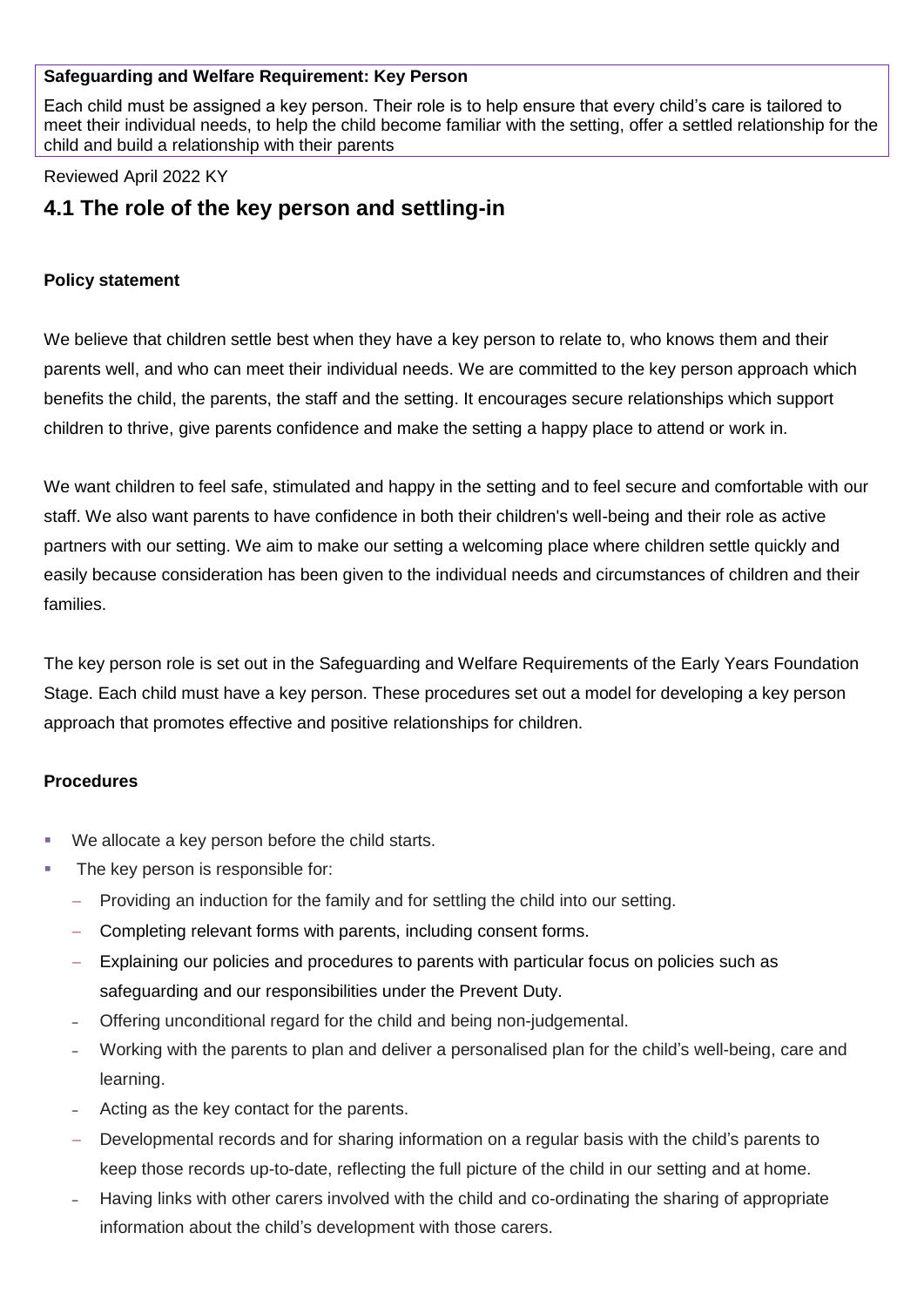- ‒ Encouraging positive relationships between children in her/his key group, spending time with them as a group each day.
- We promote the role of the key person as the child's primary carer in our setting, and as the basis for establishing relationships with other adults and children.

## *Settling-in*

- Before a child starts to attend our setting, we use a variety of ways to provide his/her parents with information. These include written information (including our prospectus and policies), displays about activities available within the setting, information days and evenings and individual meetings with parents.
- During the half-term before a child is enrolled, we provide opportunities for the child and his/her parents to visit the setting.
- **•** The key person welcomes and looks after the child and his/her parents at the child's first session and during the settling-in process.
- We may offer a home visit by the person who will be the child's key person to ensure all relevant information about the child can be made known.
- We use the first session at which a child attends to explain and complete, with his/her parents, the child's registration records.
- When a child starts to attend, we explain the process of settling-in with his/her parents and jointly decide on the best way to help the child to settle into the setting.
- We have an expectation that the parent, carer or close relative, will stay for most of the session during the first week, if necessary, gradually taking time away from their child; increasing this time as and when the child is able to cope.
- Younger children will take longer to settle in, as will children who have not previously spent time away from home. Children who have had a period of absence may also need their parent to be on hand to resettle them.
- We judge a child to be settled when they have formed a relationship with their key person; for example, the child looks for the key person when he/she arrives, goes to them for comfort, and seems pleased to be with them. The child is also familiar with where things are and is pleased to see other children and participate in activities.
- When parents leave, we ask them to say goodbye to their child and explain that they will be coming back, and when.
- We recognise that some children will settle more readily than others, but that some children who appear to settle rapidly are not ready to be left. We expect that the parent will honour the commitment to stay for at least the first week, or possibly longer, until their child can stay happily without them.
- We do not believe that leaving a child to cry will help them to settle any quicker. We believe that a child's distress will prevent them from learning and gaining the best from the setting.
- We reserve the right not to accept a child into the setting without a parent or carer if the child finds it distressing to be left. This is especially the case with very young children.